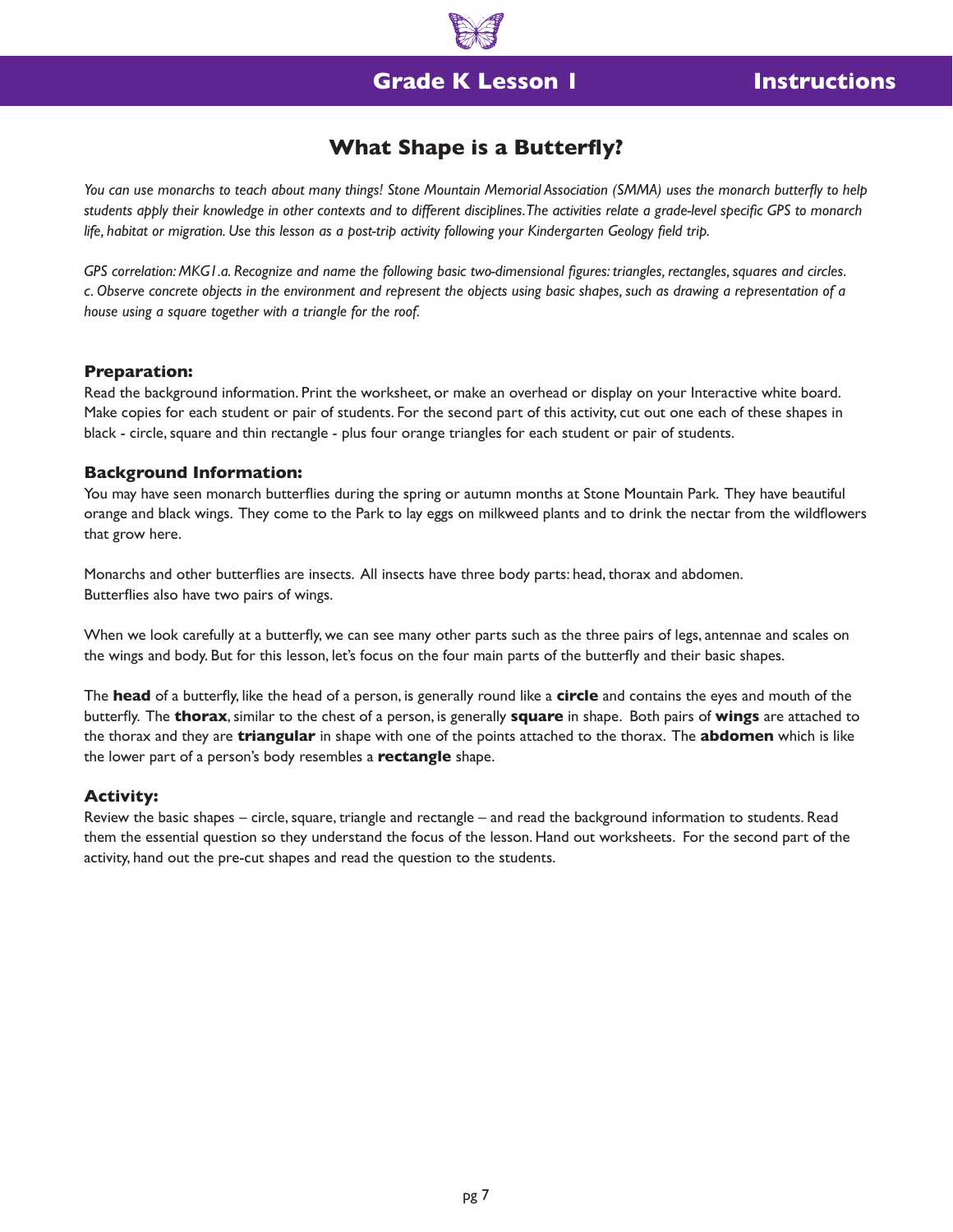

### **Essential Question:**

How are the parts of a monarch Butterfly similar to basic shapes? Draw a line from each basic shape to the butterfly part that best matches it.



Your teacher will give you colored paper in basic shapes. How do you make this monarch butterfly using the basic shapes? Remember that you will need 1 head, 1 thorax, 1 abdomen and 4 wings.